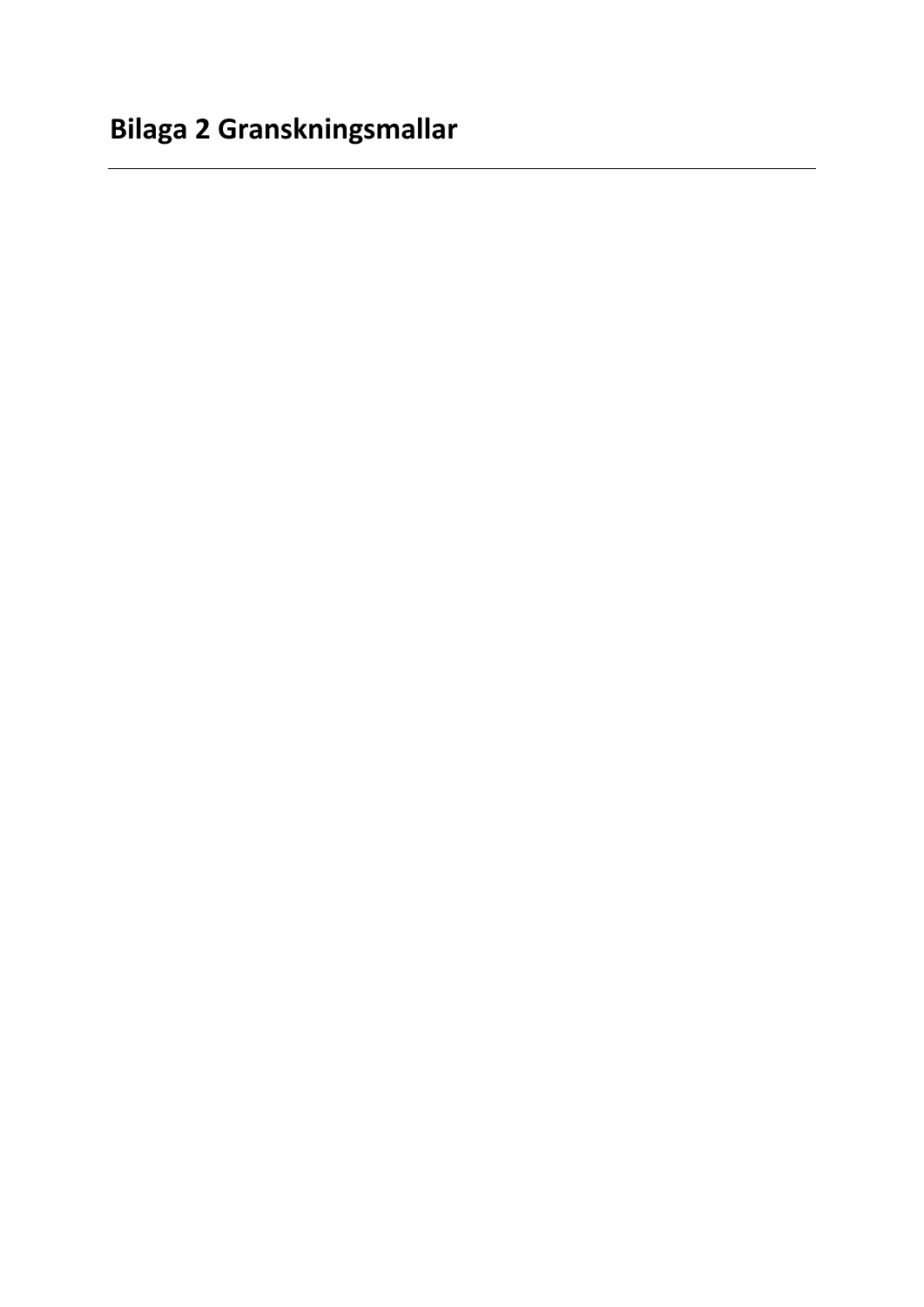## **Granskningsformulär för bedömning av studiekvalitet. Bedömningarna baserades på QUADAS [1] med tilläggsfrågor anpassade till respektive kapitels frågeställningar.**

| Fråga nr | <b>Kriterium</b>                                                                                                                                                                                               | Kommentar            |  |
|----------|----------------------------------------------------------------------------------------------------------------------------------------------------------------------------------------------------------------|----------------------|--|
| 1        | Är det patientspektrum som studerats representativt för de patienter som<br>metoden kan förmodas tillämpas på i praxis?                                                                                        | Använd               |  |
| 2        | Är selektionskriterierna klart beskrivna?                                                                                                                                                                      | Använd               |  |
| 3        | Är det sannolikt att den använda referensmetoden pålitligt identifierar det<br>tillstånd som den prövade diagnosmetoden gäller?                                                                                | Ej använd            |  |
| 4        | Var tidsintervallet mellan test med referensmetoden och test med<br>prövningsmetoden tillräckligt kort för att man ska kunna vara rimligt säker på att<br>tillståndet inte ändrade sig mellan testtillfällena? | Använd (Kapitel 3.1) |  |
| 5        | Tillämpades en referensmetod på samtliga patienter eller på ett slumpmässigt<br>urval av patienter?                                                                                                            | Ej använd            |  |
| 6        | Undersöktes patienterna med samma referensmetod oavsett vad<br>prövningsmetoden gav för resultat?                                                                                                              | Ej använd            |  |
| 7        | Var referensmetoden oberoende av prövningsmetoden (dvs prövningsmetoden<br>utgjorde inte en del av referensmetoden)?                                                                                           | Ej använd            |  |
| 8        | Är utförandet av prövningsmetoden beskrivet i sådan detalj att exakt samma<br>metod kan användas av publikationens läsare?                                                                                     | Använd               |  |
| 9        | Är utförandet av referensmetoden beskrivet i sådan detalj att exakt samma<br>metod kan användas av publikationens läsare?                                                                                      | Använd               |  |
| 10       | Tolkades utfallen av prövningsmetoden utan kännedom om utfallen av<br>referensmetoden?                                                                                                                         | Ej använd            |  |
| 11       | Tolkades utfallen av referensmetoden utan kännedom om utfallen av<br>prövningsmetoden?                                                                                                                         | Ej använd            |  |
| 12       | Fanns när metodernas resultat tolkades samma kliniska data tillgängliga som<br>skulle ha funnits i ordinär praxis?                                                                                             | Ej använd            |  |
| 13       | Redovisas resultat som inte kunde tolkas eller som låg i ett intermediärområde?                                                                                                                                | Använd               |  |
| 14       | Förklaras bortfallet                                                                                                                                                                                           | Använd               |  |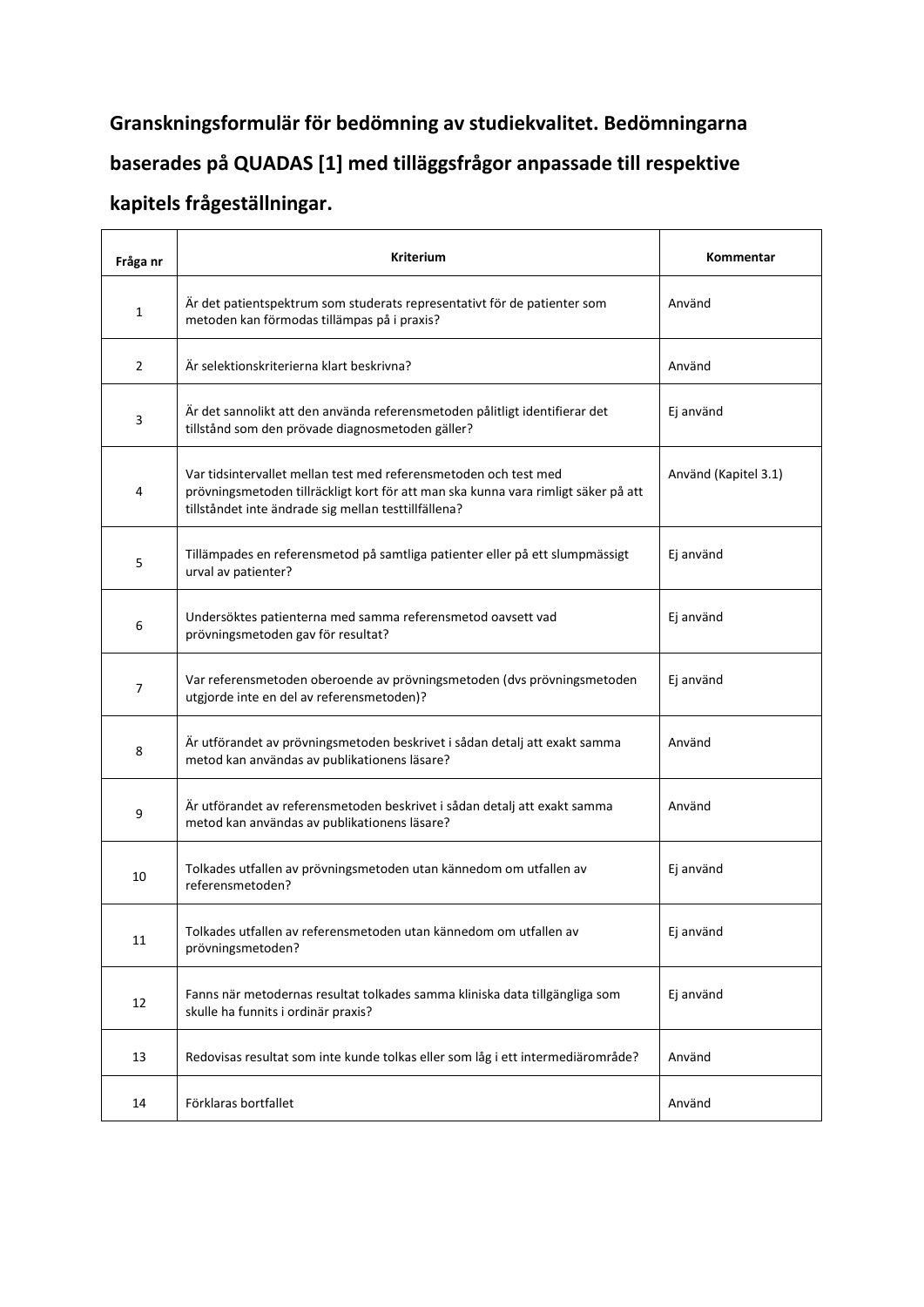## **Tilläggsfrågor till QUADAS**

| Fråga nr | <b>Kriterium</b>                                                                                                                                   | Använd i kapitel |  |
|----------|----------------------------------------------------------------------------------------------------------------------------------------------------|------------------|--|
| 15       | Motiveras vald omfattning av studiestorlek?                                                                                                        | 3.1, 3.2 och 3.3 |  |
| 16       | Anges något mått på statistisk osäkerhet, t ex konfidensintervall?                                                                                 | 3.1, 3.2 och 3.3 |  |
| 17       | Är estimaten rimligt precisa?                                                                                                                      | 3.1, 3.2 och 3.3 |  |
| 18       | Redovisas bias (medel- eller medianavvikelse) eller trendanalys (regressionsanalys)?                                                               | 3.1              |  |
| 19       | Redovisas precision (t ex korrelation eller standardavvikelse för differens)?                                                                      | 3.1              |  |
| 20       | Redovisas noggrannhet (något av limits of agreement, interkvartilavstånd för differens,<br>absolut fel medel/median eller rootmeansquareerror)?    | 3.1              |  |
| 21       | Var mätning av renalt clearance av inulin utförd med fullständig urinsamling genom<br>kateterisering, hydrering eller bestämning av residualvolym? | 3.1              |  |
| 22       | Var analys av inulinkoncentrationen utförd med enzymatisk teknik?                                                                                  | 3.1              |  |
| 23       | Var plasmaclearance utfört som flerpunktsclearance eller enpunktsclearance taget efter<br>tidsperiod som anpassats efter förväntat GFR?            | 3.1              |  |
| 24       | Finns resultat för olika GFR-intervall redovisade?                                                                                                 | 3.1, 3.2         |  |
| 25       | Finns resultat uppdelade på ålder, kön eller BMI?                                                                                                  | 3.2              |  |
| 26       | Finns resultat i form av bias, noggrannhet (accuracy) och förmåga att klassificera olika<br>stadier av kronisk njursjukdom?                        | 3.2 och 3.3      |  |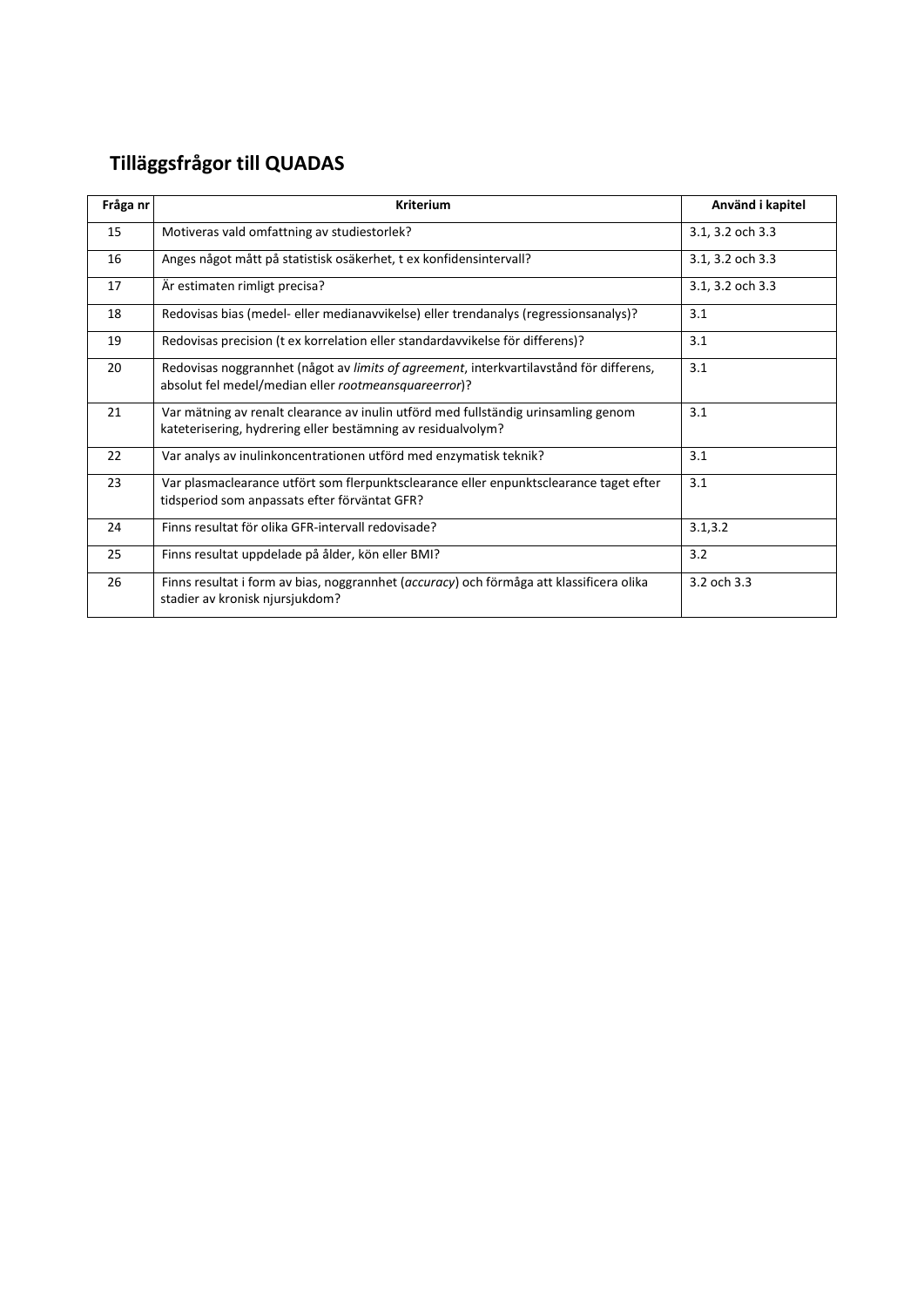## **Granskningsformulär för bedömning av systematiska översikter enligt AMSTAR [2]**

|                                                                                                                                                                                                                                                                                                                                                                                                                                                                                                                                               | Yes    | No             | Can't<br>answer | <b>Not</b><br>applicable |
|-----------------------------------------------------------------------------------------------------------------------------------------------------------------------------------------------------------------------------------------------------------------------------------------------------------------------------------------------------------------------------------------------------------------------------------------------------------------------------------------------------------------------------------------------|--------|----------------|-----------------|--------------------------|
| Was an 'a priori' design provided?<br>1.<br>The research question and inclusion criteria should be established before the<br>conduct of the review.                                                                                                                                                                                                                                                                                                                                                                                           |        | $\mathbf{I}$   | l 1             |                          |
| Was there duplicate study selection and data extraction?<br>2.<br>There should be at least two independent data extractors and<br>a consensus procedure for disagreements should be in place.                                                                                                                                                                                                                                                                                                                                                 |        | $\mathbf{I}$   | П               | $\mathsf{L}$             |
| Was a comprehensive literature search performed?<br>3.<br>At least two electronic sources should be searched. The report must include<br>years and databases used (e.g. Central, EMBASE, and MEDLINE). Key<br>words and/or MESH terms must be stated and where feasible the search<br>strategy should be provided. All searches should be supplemented by<br>consulting current contents, reviews, textbooks, specialized registers,<br>or experts in the particular field of study, and by reviewing<br>the references in the studies found. | L.     | ப              | $\Box$          | $\mathsf{L}$             |
| Was the status of publication (i.e. grey literature)<br>4.<br>used as an inclusion criterion?<br>The authors should state that they searched for reports regardless of their<br>publication type. The authors should state whether or not they excluded any<br>reports (from the systematic review), based on their publication status,<br>language etc.                                                                                                                                                                                      | $\sim$ | $\blacksquare$ |                 |                          |
| Was a list of studies (included and excluded) provided?<br>5.<br>A list of included and excluded studies should be provided.                                                                                                                                                                                                                                                                                                                                                                                                                  |        |                |                 |                          |
| Were the characteristics of the included studies provided?<br>6.<br>In an aggregated form such as a table, data from the original studies should be<br>provided on the participants, interventions and outcomes. The ranges of<br>characteristics in all the studies analyzed e.g. age, race, sex, relevant<br>socioeconomic data, disease status, duration, severity, or other diseases should<br>be reported.                                                                                                                               | $\sim$ | $\blacksquare$ |                 |                          |
| Was the scientific quality of the included studies assessed and<br>documented?<br>'A priori' methods of assessment should be provided (e.g.,<br>for effectiveness studies if the author(s) chose to include only randomized,<br>double-blind, placebo controlled studies, or allocation concealment as<br>inclusion criteria); for other types<br>of studies alternative items will be relevant.                                                                                                                                              |        |                |                 |                          |
| Was the scientific quality of the included studies<br>8.<br>used appropriately in formulating conclusions?<br>The results of the methodological rigor and scientific quality should be<br>considered in the analysis and the conclusions of the review, and explicitly<br>stated in formulating recommendations.                                                                                                                                                                                                                              |        | $\blacksquare$ | l 1             |                          |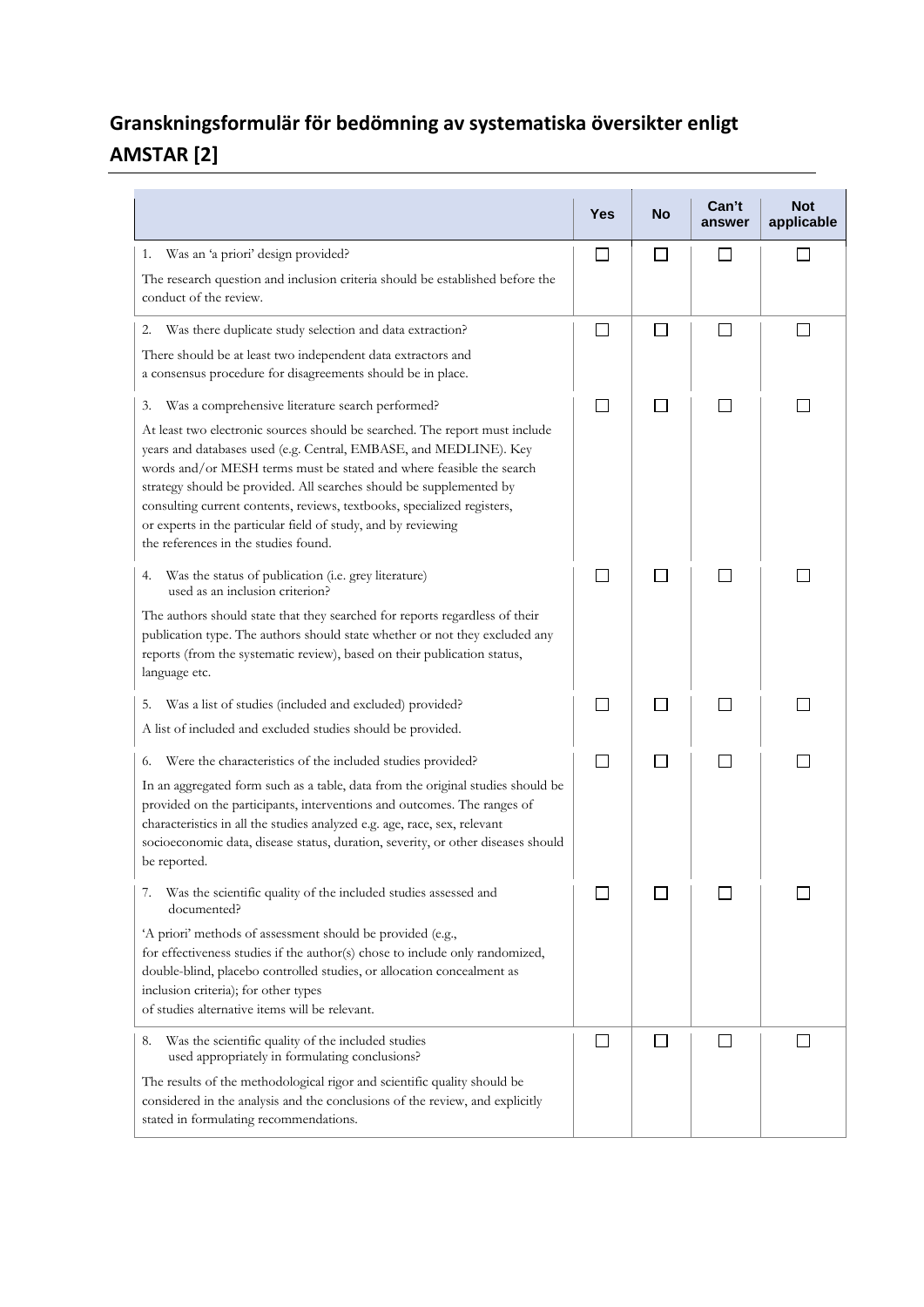|                                                                                                                                                                      | <b>Yes</b> | <b>No</b> | Can't<br>answer | <b>Not</b><br>applicable |
|----------------------------------------------------------------------------------------------------------------------------------------------------------------------|------------|-----------|-----------------|--------------------------|
| 9.<br>Were the methods used to combine the findings<br>of studies appropriate?                                                                                       |            |           |                 |                          |
| For the pooled results, a test should be done to ensure the studies were<br>combinable, to assess their homogeneity (i.e.                                            |            |           |                 |                          |
| Chi-squared test for homogeneity, $I^2$ ). If heterogeneity exists                                                                                                   |            |           |                 |                          |
| a random effects model should be used and/or the clinical appropriateness of<br>combining should be taken into consideration (i.e. is it sensible to combine?).      |            |           |                 |                          |
| 10. Was the likelihood of publication bias assessed?                                                                                                                 |            |           |                 |                          |
| An assessment of publication bias should include a combination of graphical<br>aids (e.g., funnel plot, other available tests) and/or statistical tests (e.g., Egger |            |           |                 |                          |
| regression test).                                                                                                                                                    |            |           |                 |                          |
| 11. Was the conflict of interest stated?                                                                                                                             |            |           |                 |                          |
| Potential sources of support should be clearly acknowledged                                                                                                          |            |           |                 |                          |
| in both the systematic review and the included studies.                                                                                                              |            |           |                 |                          |